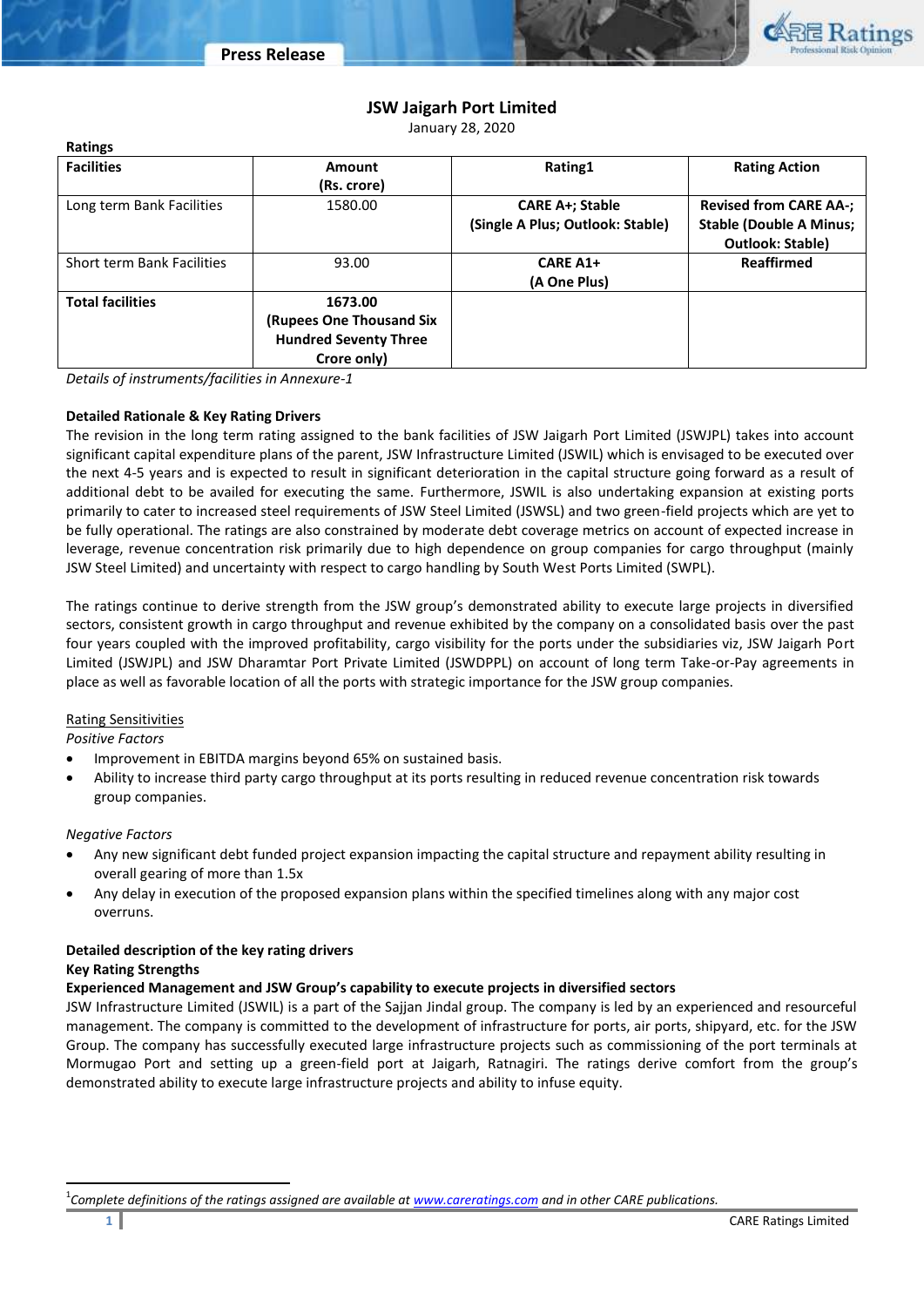

### **Healthy growth in cargo throughput at operating ports**

During FY19, cargo handled for JSW group showed an increase of ~20% from 54.3 MT in FY18 to 65.20 MT in FY19 which was mainly led by increase in cargo handled by JSWJPL. During FY19, cargo throughput at JSWJPL exhibited an increase of ~40% at 20.96 MMT compared to 15.04 MMT in FY18 mainly on account of increased trans-shipment from Jaigarh Port to Dharamtar Port to cater to increased cargo handling requirement. Trans-shipment cargo of JSW Steel's Dolvi complex increased to 7.38 MMT in FY19 from 4.58 MMT in FY18 while cargo for JSW Energy Limited increased marginally to 3.53 MMT (3.10 MMT in FY18).

JSWIL is in midst of the capacity expansion of Dharamtar Port, execution is done in phases, Dharamtar port's cargo handling capacity had increased from 8 MTPA to 16 MTPA during Phase I and on completion of ongoing phase II, Dharamtar Port would be having total cargo handling capacity of 34 MTPA. Post completion of the expansion of JSWDPPL, there will full utilization of Jaigarh Port and the trans-shipment of the cargo would be made directly to Dharamtar Port from Jaigarh Port. Cargo throughput at JSWDPPL showed an increase of ~10% to 12.69 MT in FY19 from 11.62 MT in FY18. JSWSL is currently undergoing a capacity expansion plan of increasing its capacity at Dolvi plant from 5 MTPA to 10 MTPA, the capacity would

be operational by FY21 (around June 2020).

South West Ports Limited currently has total capacity of 10 MPTA and has received permission to operate only around 6.8 MTPA of cargo (4.8 MMT of coal, 1MMT of limestone and 1 MMT of steel slab) till March 31, 2020. Restriction on cargo handling at SWPL by Goa State pollution Control Board (GSPCB) has resulted in decline in total cargo handled at the port in FY19 which stood at 5.25 MT (FY18:10.62 MT)

JSWIL has developed a mechanized iron ore berth at Paradip Port having capacity of handling cargo of 18 MTPA at Paradip Port Trust which is set to be commissioned by March 2020 and has commenced partial operations. JSWIL is also developing a coal terminal at Paradip Port, which is scheduled to be commissioned by December 2020. PEQCTPL would be able to handle capacity of 30 MTPA of coal and coke. As a result of commissioning of these projects, total cargo volumes is expected to increase going forward.

|                                   |             |             |             |             |             | $($ In MT $)$ |
|-----------------------------------|-------------|-------------|-------------|-------------|-------------|---------------|
| <b>Particulars</b>                | <b>FY15</b> | <b>FY16</b> | <b>FY17</b> | <b>FY18</b> | <b>FY19</b> | <b>H1FY20</b> |
| <b>JSW Infrastructure Limited</b> |             |             |             |             | $4.19*$     |               |
| JSW Jaigarh Port                  | 8.53        | 12.59       | 16.49       | 15.04       | 20.96       | 7.88          |
| <b>JSW Dharamtar Port</b>         | 7.41        | 5.93        | 10.00       | 11.62       | 12.69       | 5.90          |
| South West Port Limited           | 9.12        | 11.03       | 11.77       | 10.62       | 5.25        | 4.75          |
| Fujairah Port                     |             |             |             | 17.02       | 22.11       | 9.39          |
| <b>Total</b>                      | 25.06       | 29.55       | 38.26       | 54.30       | 65.20       | 27.92         |

*\*On account of restrictions on SWPL for cargo handling, JSWIL handled ~4.19 MT of cargo at Goa berth no 7 and berth no 10.* 

### **Favorable location of the ports with strategic importance for JSW group companies**

SWPL operates two berths in Mormugao Port, Goa and is suitably located on the western coast, at a distance of around 360 km from Mangalore port and 600 km from Mumbai port. The port is well connected to hinterland districts of Belgaum, Dharwad, Bellary and Uttarkannad in Karnataka State through rail network. These regions are major producers of iron ore and consumers of coal and coke. South west port is strategically important for JSW Steel Ltd as it serves as a captive port for import of coal/coke and export of steel products of JSWSL plant at Vijaynagar, Bellary, Karnataka. The port is located around 370 km from Bellary and has better infrastructure as compared to other minor ports in south-west Maharashtra and northwest Karnataka.

Jaigarh port is favourably located between Mumbai (356 Km) and Goa (250 Km) in Dhamankul Bay, Jaigarh, Ratnagiri District, on the west coast, 42 Km off the NH-17. The port is located with a 512-m long breakwater and the siltation levels are low owing to the geographical location of the port. The company has draft of around 18 m-19 m. The maintenance cost for dredging is envisaged to be low resulting in lower operating cost. The port is adjacent to JSWEL's Ratnagiri power plant and entire coal for the plant is imported through the port.

Dharmatar Port (Dolvi port) is located 22 km down from the mouth of Amba river at Dharamtar, Mumbai and was setup by Ispat Industries to handle raw materials for its steel manufacturing plant at Dolvi. Dolvi port serves as a captive port for JSW Steel Ltd. for import of coal/coke and iron ore.

Paradip port is located 210 nautical miles South of Kolkata Port and 260 nautical miles North of Visakhapatnam Port, both ports are currently operating at full capacity leading to diversion of large hinterland traffic to far-off west coast ports and long waiting time for the ships. The port is located strategically near the coal mines in Orissa with coal reserves of 76 billion tons accounting for 25% of total coal reserves in India. It is the nearest port from these mines. The port serves a vast hinterland spreading over the states of Odisha, Jharkhand, Chhattisgarh, Madhya Pradesh, Uttar Pradesh, Bihar and West Bengal. The port is well connected via road with Cuttack by a 2 lane state highway SH-12. Paradip port rail network is a part of the East Coast Railway System and is connected to the mines via Cuttack by a double line broad-gauge rail link. The port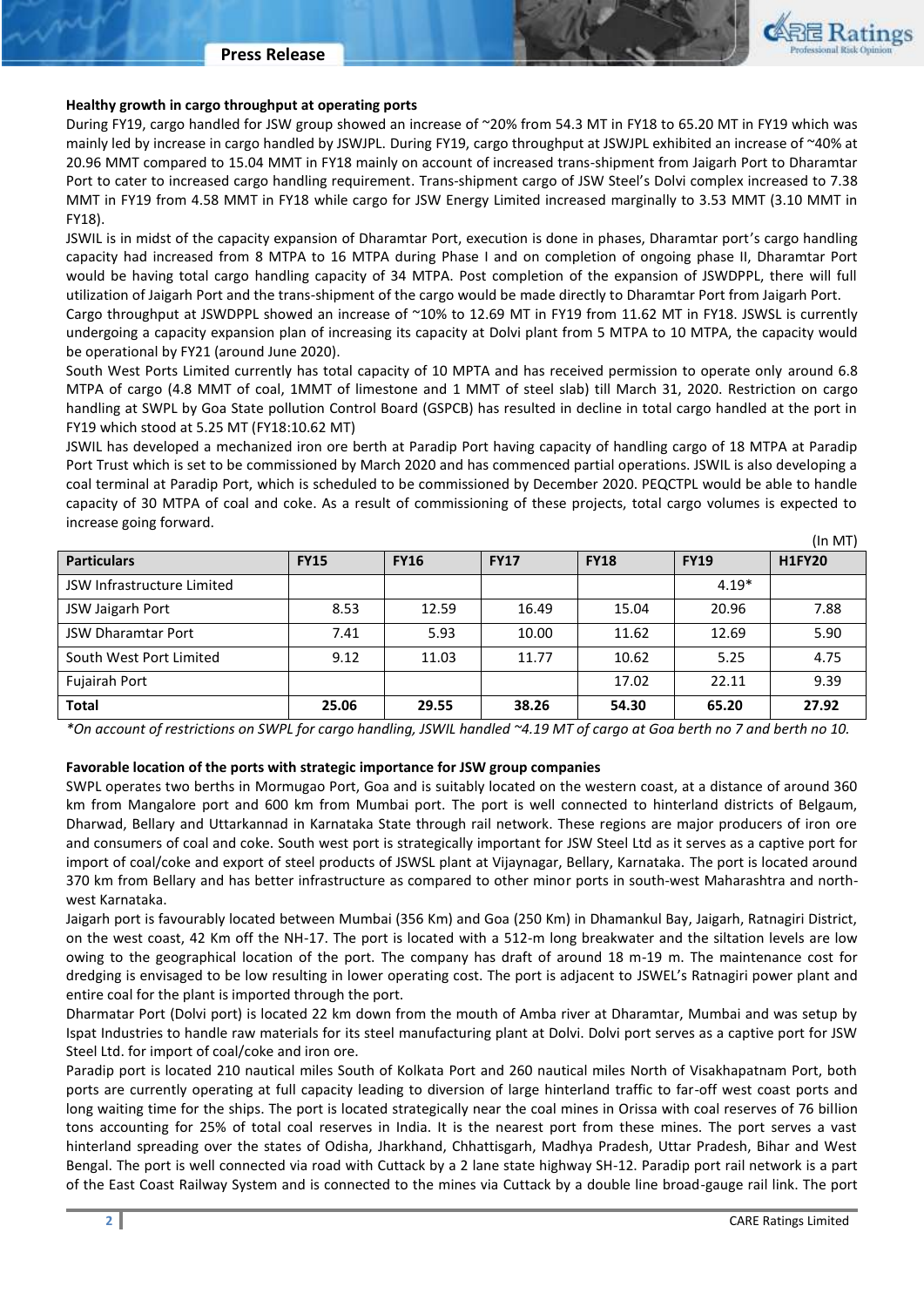

has excellent connectivity by rail and road with the coal mines. New railway line between Paradip-Haridaspur to bypass the congested Cuttack line is being implemented to improve connectivity. Further a heavy haul rail corridor from Salegaon has been planned to strengthen the supply-side connects from mine to port.

### **Cargo visibility for the ports**

While there is no take or pay agreement of South West Ports with JSW Steel Limited (JSWSL), JSWSL sources majority of the cargo through SWPL mainly on account of competitive berth charges. The tariff is regulated under TAMP which have increased by ~24% (cargo handling charges) and ~13% (vessel related income) during the current year. SWPL currently has total capacity of 10 MPTA and has received permission to operate only 6.8 MTPA of cargo (4.8 MPTA of coal, 1MTPA of limestone and 1 MMT of steel slab) till March 31, 2020. During FY19, JSWSL imported around 5.25 MMT through South west port (FY18: 10.62 MMTA). The company anticipates the cargo volumes to increase going forward on account of pending application with the authorities to increase the cargo handling permissible limits to ~12 to 14 MTPA which is under process. SWPL expects to incur capex of around Rs.100 crore which is subject to approvals for increased cargo handling limits of coal. Currently, SWPL derives 100% revenue from JSWSL. However the restriction on operations of SWPL would impact the revenue visibility and the same remains key rating sensitivity.

Jaigarh port has entered into a take or pay agreement with JSWEL whereby JSWEL would pay cargo handling charges @ Rs.250 per MT in FY10, with a 3% escalation every year. In case the actual cargo handled falls short of the guaranteed cargo quantity in any financial year, JSWEL would pay Jaigarh port cargo handling charges for the shortfall @ Rs.150 per MT. The TPA provides an assured revenue stream and stable cash flows to the company. JPL also entered into an agreement for 4 MTPA with JSWSL for a period of 15 years from July 2015 to June 2030, whereby JSWSL would pay cargo handling charges @ Rs.200 per MT as the construction of Berth 6 is completed. Further, JSWSL is undertaking capital expenditure at Dolvi plant to increase the capacities from 5MTPA to 10 MTPA which is expected to be completed by June 2020 which shall increase the cargo traffic at JSWJPL. Further, JPL also entered into agreement with H-Energy Gateway Pvt. Ltd. for cargo handling of 1.4 MTPA @Rs.400 per tonne. The LNG terminal is expected to be commissioned by FY21.

JSWDPPL has entered into a take or pay agreement with JSWSL for 10 MTPA whereby JSWSL would pay cargo handling charges @123 per MT for a period of 12 years ending March 31, 2031. Currently, JSWDPPL derives 100% revenue from JSWSL. JSWDPPL is in process of expansion under Phase 2 which is expected to be completed by March 2020 which will increase the trans-shipment cargo for JSWSL from JSWJPL. These agreements provide assured and stable cargo handling revenues to JSWIL and its subsidiaries. Further, JSW group counterparties (JSWEL and JSWSL) have strong credit profiles.

### **Through-put agreements with its subsidiaries for cargo handling services**

The company provides cargo handling and project management services to its group entities. The company has entered into cargo handling agreements with its subsidiaries, South west port & Jaigarh port and JSW Steel Ltd. Existence of the throughput agreements provides steady revenue visibility for JSWIL.

### **Key Ratings Weaknesses**

# **Project execution risk on account of expansion plans at existing port i.e JSW Dharamtar (Dolvi) and ongoing projects at Paradip Port**

JSWJPL's capacity enhancement had been successfully completed at the cost of Rs.1939 crore which was funded by the debt: equity ratio of 2.5:1. The capacity enhancement would further provide boost to cargo throughput. The additional expansion at Jaigarh Port which is under evaluation would enable cargo handling capacity of 80 MTPA.

The expansion of the Dharamtar port (Phase 2) is currently under process and is expected to be completed in March 2020. The total cost for the expansion is expected to be Rs.440 crore (Phase 1: Rs.254 crore, Phase 2: Rs.186 crore) which is to be funded through a mix of debt and equity in the ratio of 3:1. Till December 31, 2019, DPPL has incurred capex of Rs.395 crore. Post completion of the expansion, Dharamtar Port would be having capacity of handling cargo of 34 MTPA and projects to handle more than ~28 MTPA post commissioning of Dolvi steel plant.

JSWIL has won rights of Iron ore terminal in Paradip. The capital expenditure for the developing the berth is Rs.719 crore (as against Rs.582 crore envisaged earlier) which would be funded by debt: equity ratio of 3:1. As on December 31, 2019, the company has incurred Rs.714 crore. The company has commenced partial operations and handled 4 lac tonnes of cargo till date via road route since completion of railway work is still in progress. Post completion, terminal would be having cargo handling capacity of 18 MTPA of iron ore and pellets.

JSWIL is also developing coal terminal in Paradip Port having capacity of handling cargo of 30 MTPA. The capital expenditure is expected to be Rs.1255 crore against which the company has incurred project cost of Rs.488 crore as on December 31, 2019 with debt component fully tied up. The project is expected to be commissioned by December 2020 (as against earlier envisaged by May 2020). As per discussion with the management, there have been delays in implantation of berth modification activity due to delay in handing over of berths and land by Paradip Port Trust and other site level development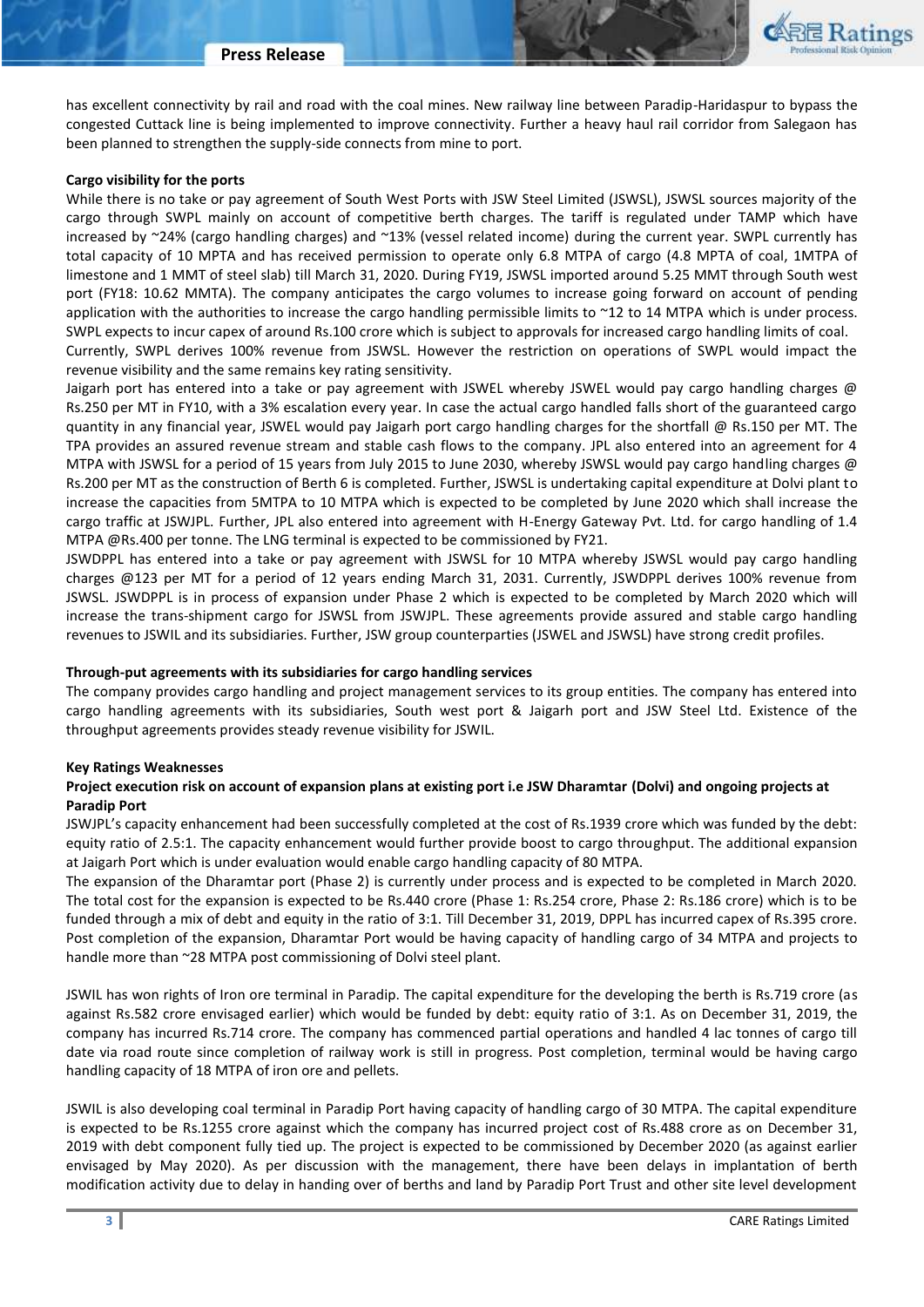

activities. Construction period of 36 months is provided for construction phase i.e upto December 2020, timely completion of the same remains critical. The company remains exposed to the execution risk with ongoing and planned projects going on in subsidiaries

## **Proposed Capital expenditure plans resulting in project execution risk and significant deterioration in capital structure**

The Company is also exploring opportunities to set up new projects such as Slurry pipeline project and various others which are currently under evaluation by the management with no funding tie up for the same. Out of the total new projects under consideration with total cost of Rs.6775 crore, Slurry Pipeline project accounts for major portion at Rs.4600 crore. The project which is proposed by JSWSL will result in cost saving for JSW steel at around Rs.600/tonne for cargo movement from Paradip to Dolvi. Total capacity of the pipeline will be around 26 MTPA. The project is expected to be funded by debt equity of 3:1 and is expected to be operational by FY24. As per the management, it is expected to generate annual revenue stream of ~1900 crore on account of long term agreement expected to be entered with JSWSL for cargo throughput with EBIDTA of ~Rs.1100 crore.

### **Expected increase in leverage resulting in moderate debt coverage indicators going forward**

With the ongoing capex programe by JSWIL as well as its subsidiaries being funded through an average debt to equity ratio of 3:1, the overall gearing level of JSWIL is expected to deteriorate in the medium term as it is expected to draw down the debt for ongoing projects (mainly PEQCTPL) and NCD (Non-Convertible Debentures) issue at JSWIL for refinancing existing debt of promoters. The overall gearing of JSWIL on consolidated basis post implementation of ongoing projects is expected to be approximately 1.2x. Further, the proposed capex plans (including slurry pipeline) may also result in deterioration of overall gearing which are projected to peak at 2x levels in the projected period. Further, Post Completion of existing expansion projects and stabilization in operations thereof, incremental operating cashflows which are expected to accrue to JSWIL and its subsidiaries remain critical, in aiding the company to gradually improving its financial leverage.

## *Restrictions on operations of South West Port - Mormugao, Goa impacting cargo requirement for group companies*

JSW Infrastructure received an interim order from Goa State Pollution Control Board (GSPCB) in January, 2018 revoking the consent to operate granted to SWPL, the order alleged SWPL for handling excess coal/coke than permitted limits on account of allegations by NGO's of causing air pollution in Vasco. In April, 2018 the company received the interim stay order from Goa high court against the order of GSPCB and was asked to receive the approval from National Green Tribunal for continuing the handling of coke/coal cargo at port from FY19. In July 2018, the port received approval from NGT to handle up to 0.4 million tonne per month (around 4.8 million tonne per annum [MTPA]) of coal and coke throughput per month at the port till March 2019. Further, during April 2019, the company has received consent to operate around 6.8 MTPA of cargo (4.8 MPTA of coal, 1MTPA of limestone and 1 MMT of steel slab) till March 2020. Restriction on cargo handling capacity at south west port has resulted in decline in total cargo handled at the port in FY19 which stood at 5.25 MTPA however, the company anticipates the cargo volumes to increase going forward on account of pending application with the authorities to increase the cargo handling permissible limits to ~12 to ~14 MTPA. Increase in cargo handled at SWPL as envisaged without any further restrictions remains a key rating monitorable. However, risk is partially mitigated as the terminal tariff is regulated by TAMP which ensures revenue to earn minimum 16% return on investment i.e. gross block, due to which even at reduced cargo quantity the terminal will earn a only 16% return on its gross block.

# **Liquidity: Strong (JSWIL – Consolidated)**

JSWIL is in the business of providing port execution and operation services. JSWIL derives major proportion of income from cargo handling services of subsidiaries from its three operational ports Dharamtar Port, Jaigarh Port and South West Port and also provides various other services. JSWIL extends credit to its customers ranging from 0 to 180 days depending on terms of the agreement. As on March 31, 2019, JSWIL was having receivables of Rs.308.46 crore and receivables cycle of 105 days (~52% less than 30 days, ~23% between 30-90 days, 20% between 90-180 days and ~9% more than 180 days). However majority of revenue accrues from group companies providing flexibility with respect to realization of payments. The company maintained cash and bank balance of Rs.101.75 crore as on March 31, 2019 (Rs.90.15 crore as on September 30, 2019) and liquid investments in the form of mutual funds to the tune of Rs.229.76 crore (Rs.184.69 crore as on September 30, 2019). Going forward owing to significant capex planned to the tune of Rs.6775 crore, accordingly use of internal accruals and cash balance towards the same remains critical from liquidity perspective.

### **Analytical approach:**

Consolidated approach is considered on account of operational and financial linkages with subsidiaries. The subsidiaries viz. JSW Dharamtar Port, JSW Jaigarh Port, South West Ports, JSW Paradip Terminal Private Limited, JSW Paradip EQ Coal Terminal Ltd. and other subsidiaries have been consolidated. List of entities which have been consolidated is provided in Annexure 4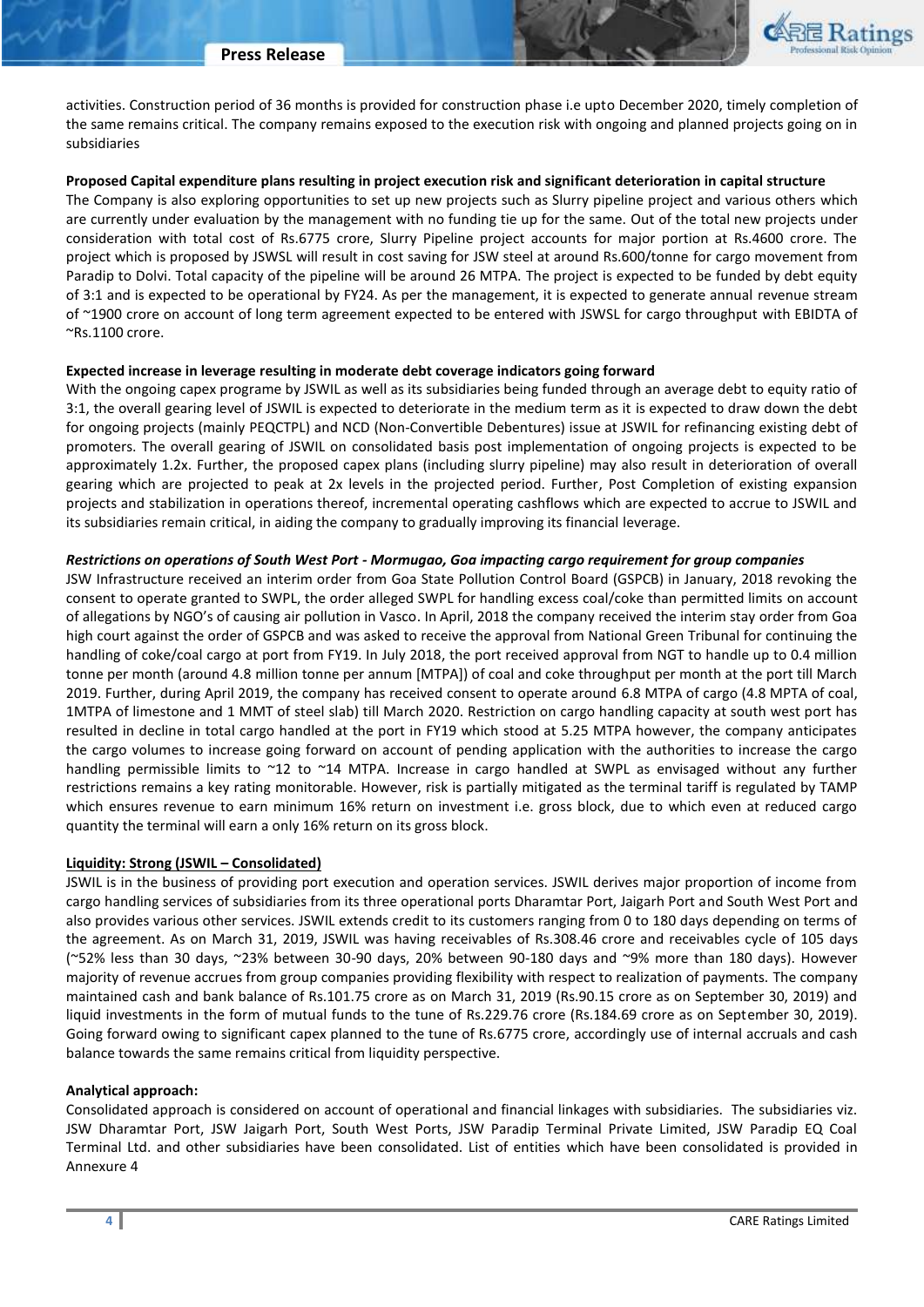

#### **Applicable Criteria**

**[Criteria on assigning Outlook to Credit Ratings](http://www.careratings.com/pdf/resources/Rating_Outlook_and_credit_watch_May_2019.pdf) [CARE's Policy on Default Recognition](http://www.careratings.com/pdf/resources/CARE) [Criteria for Short Term Instruments](http://www.careratings.com/upload/NewsFiles/GetRated/ShortTermInstruments-06-Sept-2018.pdf) [Rating Methodology: Consolidation and Factoring Linkages in Ratings](http://www.careratings.com/upload/NewsFiles/GetRated/Rating%20Methodology%20-%20Consolidation%20&%20Factoring%20Linkages%20in%20Ratings-Oct-19.pdf) Financial ratios – [Non-Financial Sector](http://www.careratings.com/pdf/resources/Financial%20ratios%20-%20Non%20Financial%20Sector-Sept2019.pdf) Rating Methodology - [Infrastructure Sector Ratings](http://www.careratings.com/upload/NewsFiles/GetRated/Rating%20methodology%20-%20Infrastructure%20Sector%20Ratings_Jan2020.pdf) [CARE's methodology for P](http://www.careratings.com/upload/NewsFiles/GetRated/Rating%20methodology%20Port%20Projects_6-Dec2019.pdf)orts sector**

## **About the Company – JSW Jaigarh Port Limited**

JSW Jaigarh Port Ltd. (JSWJPL), a wholly owned subsidiary of JSW Infrastructure Ltd, was set-up for developing an 'all weather' deep water port in Jaigarh, located in Ratnagiri district, Maharashtra to cater largely to the coal requirements of JSW Energy Limited 1.2GW power plant adjacent to the port.

Presently, Jaigarh Port has six bulk berths with a total cargo handling capacity of about 45MTPA. It primarily caters to the coal import requirements of the 1.2GW (4 units X 300 MW each) thermal power plant of JSWEL at Ratnagiri. JSWJPL has signed a Take-or-Pay Agreement (TPA), valid till March 31, 2024, with JSWEL for import of coal cargo. As per the agreement, JSWEL has guaranteed a minimum throughput of 4 MTPA from FY11 onwards. In the event of actual cargo handled falling short of the guaranteed cargo quantity, JSWEL shall compensate JSWJPL at stipulated rates for the shortfall in the quantity.

JSWJPL has undertaken capital expenditure of around Rs 1900 crore which has enhanced the capacity from current 15MTPA to 45MTPA in FY18. The expanded capacity would cater mainly to third party cargo and trans-shipment cargo of JSW Steel Ltd's Dolvi steel plant in Maharashtra.

**Covenants of rated instrument / facility:** *Detailed explanation of covenants of the rated instruments/facilities is given in Annexure-3*

| Brief Financials (Rs. crore) - JSWIL (Consolidated) | FY18(A) | <b>FY19 (A)</b> |
|-----------------------------------------------------|---------|-----------------|
| Total operating income                              | 1046.29 | 1154.05         |
| PBILDT                                              | 708.32  | 698.05          |
| <b>PAT</b>                                          | 280.76  | 283.95          |
| Overall gearing (times)                             | 0.76    | 0.79            |
| Interest coverage (times)                           | 5.45    | 3.94            |

*A: Audited*

**Status of non-cooperation with previous CRA: NA**

**Any other information:** NA

**Rating History for last three years:** Please refer Annexure-2

### **Annexure-1: Details of Instruments/Facilities**

| Name of the<br>Instrument                     | Date of<br>Issuance | Coupon<br>Rate           | <b>Maturity</b><br>Date | Size of the Issue<br>(Rs. crore) | <b>Rating assigned</b><br>along with Rating<br><b>Outlook</b> |
|-----------------------------------------------|---------------------|--------------------------|-------------------------|----------------------------------|---------------------------------------------------------------|
| Fund-based-Long Term                          |                     | -                        | June 2031               | 1580.00                          | CARE A+; Stable                                               |
| Non-fund-based - ST-Bank<br><b>Guarantees</b> |                     | $\overline{\phantom{a}}$ |                         | 93.00                            | CARE A1+                                                      |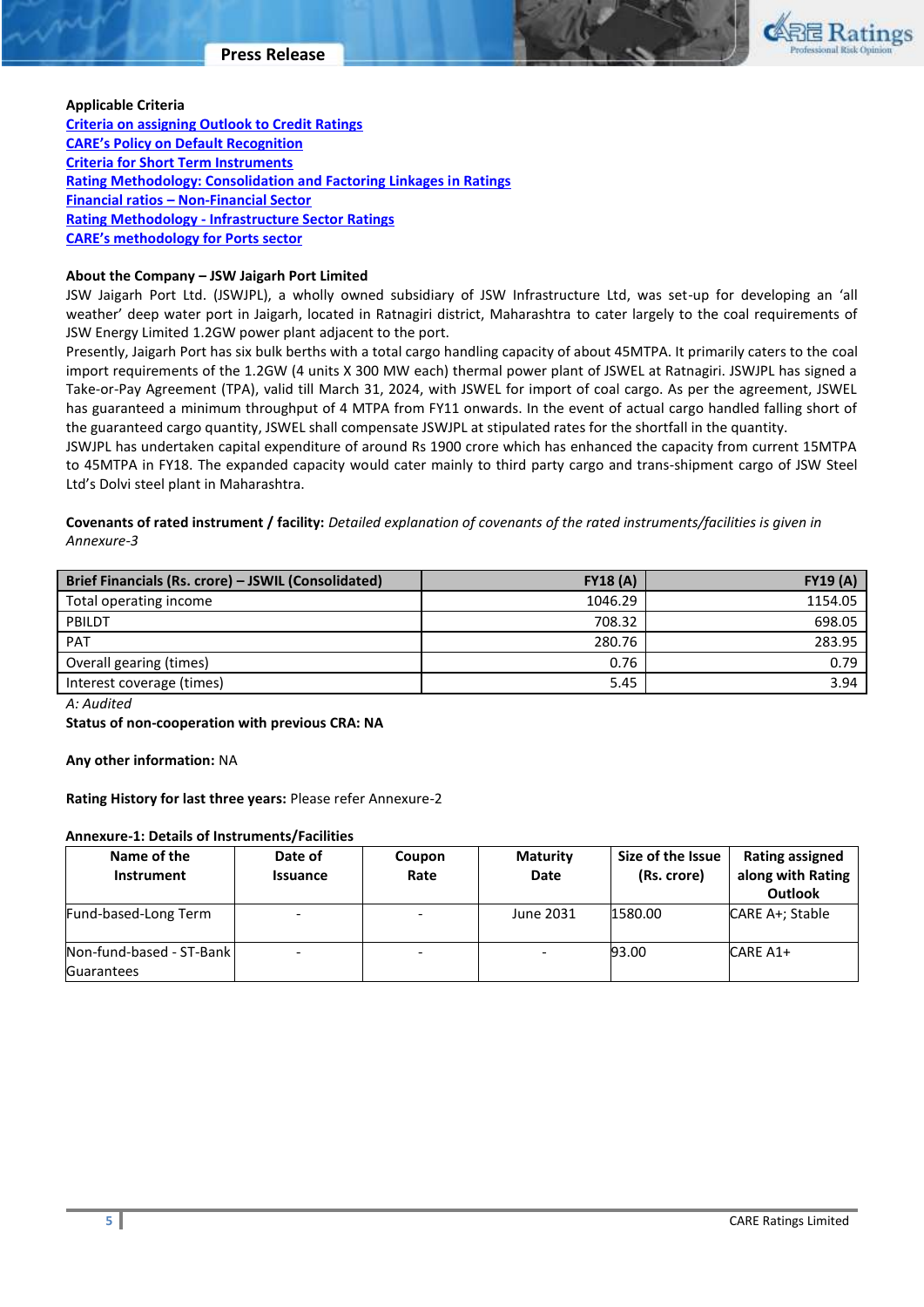



# **Annexure-2: Rating History of last three years**

| Sr. | Name of the             | <b>Current Ratings</b> |                    |        | <b>Rating history</b>   |               |                                 |             |
|-----|-------------------------|------------------------|--------------------|--------|-------------------------|---------------|---------------------------------|-------------|
| No. | Instrument/Bank         | <b>Type</b>            | Amount             | Rating | Date(s) &               | Date(s) &     | Date(s) $8$                     | Date(s) &   |
|     | <b>Facilities</b>       |                        | <b>Outstanding</b> |        | Rating(s)               | Rating(s)     | <b>Rating(s) assigned</b>       | Rating(s)   |
|     |                         |                        | (Rs. crore)        |        | assigned in             | assigned in   | in 2017-2018                    | assigned in |
|     |                         |                        |                    |        | 2019-2020               | 2018-2019     |                                 | 2016-2017   |
| 1.  | Fund-based-Long Term    | LT                     | 1580.00            |        |                         |               |                                 |             |
|     |                         |                        |                    | Stable | Stable                  | Stable        | Credit watch with $(12-Oct-16)$ |             |
|     |                         |                        |                    |        | (17-May-19) (14-Dec-18) |               | Developing                      |             |
|     |                         |                        |                    |        |                         |               | Implications)                   |             |
|     |                         |                        |                    |        |                         |               | $(18-Jan-18)$                   |             |
|     |                         |                        |                    |        |                         |               | 2)CARE AA-; Stable              |             |
|     |                         |                        |                    |        |                         |               | (02-Jan-18)                     |             |
|     | 2. Non-fund-based - ST- | <b>ST</b>              | 93.00              | CARE   |                         | $1)$ CARE A1+ | $1$ CARE A1+                    | 1)CARE A1   |
|     | <b>Bank Guarantees</b>  |                        |                    | A1+    |                         | (14-Dec-18)   | Under Credit                    | (12-Oct-16) |
|     |                         |                        |                    |        |                         |               | watch with                      |             |
|     |                         |                        |                    |        |                         |               | Developing                      |             |
|     |                         |                        |                    |        |                         |               | Implications)                   |             |
|     |                         |                        |                    |        |                         |               | $(18$ -Jan-18)                  |             |
|     |                         |                        |                    |        |                         |               | 2)CARE A1+                      |             |
|     |                         |                        |                    |        |                         |               | $(02-Jan-18)$                   |             |

# **Annexure-3: Detailed explanation of covenants of the rated instrument / facilities**

| Name of the                                               | <b>Detailed explanation</b>                                     |  |  |
|-----------------------------------------------------------|-----------------------------------------------------------------|--|--|
| <b>Instrument</b>                                         |                                                                 |  |  |
| A. Financial covenants                                    | <b>Detailed Explanation</b>                                     |  |  |
| I Total Debt/Total EBIDTA                                 | Not to exceed 4x                                                |  |  |
| II FACR (Fixed Asset Coverage Ratio)                      | Minimum 1.25x (in case FACR falls below stipulated cover,       |  |  |
|                                                           | borrower to provide cash collateral to extent of shortfall)     |  |  |
| III DSCR (Debt Service Coverage Ratio)                    | Equal to or greater than 1.2x to be tested annually             |  |  |
| IV TOL/TNW (Total Outside Liabilities/Tangible Net worth) | Should not be more than 3x                                      |  |  |
| <b>Non-financial covenants</b><br><b>B.</b>               |                                                                 |  |  |
| I Debt Shortfall Undertaking and Sponsor Undertaking      | Sponsor shall retain management control and meet any            |  |  |
|                                                           | shortfall for meeting debt servicing of the facility during the |  |  |
|                                                           | entire tenor.                                                   |  |  |

# **Annexure-4: List of subsidiaries, associates and joint ventures of JSWIL getting consolidated (list as on March 31, 2019)**

| Name of companies/ Entities                             | % of holding in FY19                      |  |  |
|---------------------------------------------------------|-------------------------------------------|--|--|
|                                                         | (either directly or through subsidiaries) |  |  |
| JSW Jaigarh Port Limited                                | 100 %                                     |  |  |
| Dhamankhol Fintrade Private Limited*                    | 100 %                                     |  |  |
| JSW Jaigarh Infrastructure Development Private Limited* | 100 %                                     |  |  |
| Nalwa Fintrade Private Limited*                         | 100 %                                     |  |  |
| Vanity Fintrade Private Limited*                        | 100 %                                     |  |  |
| <b>JSW Dharamtar Port Private Limited</b>               | 100 %                                     |  |  |
| JSW Shipyard Private Limited                            | 100 %                                     |  |  |
| JSW Nandgaon Port Private Limited                       | 100 %                                     |  |  |
| JSW Paradip Terminal Private Limited                    | 93.24 %                                   |  |  |
| Paradip East Quay Coal Terminal Private Limited         | 93.24 %                                   |  |  |
| JSW Terminal (Mormugao) Private Limited                 | 100 %                                     |  |  |
| <b>JSW Salav Port Private Limited</b>                   | 100 %                                     |  |  |
| <b>JSW Middle East Terminal FZE</b>                     | 100 %                                     |  |  |
| South West Ports Limited                                | 74 %                                      |  |  |
| Jaigarh Digni Rail Limited                              | 63 %                                      |  |  |
| Masad Marine Services Private Limited                   | 100 %                                     |  |  |

*\*These entities have been merged with JSWIL w.e.f from April 01, 2019*